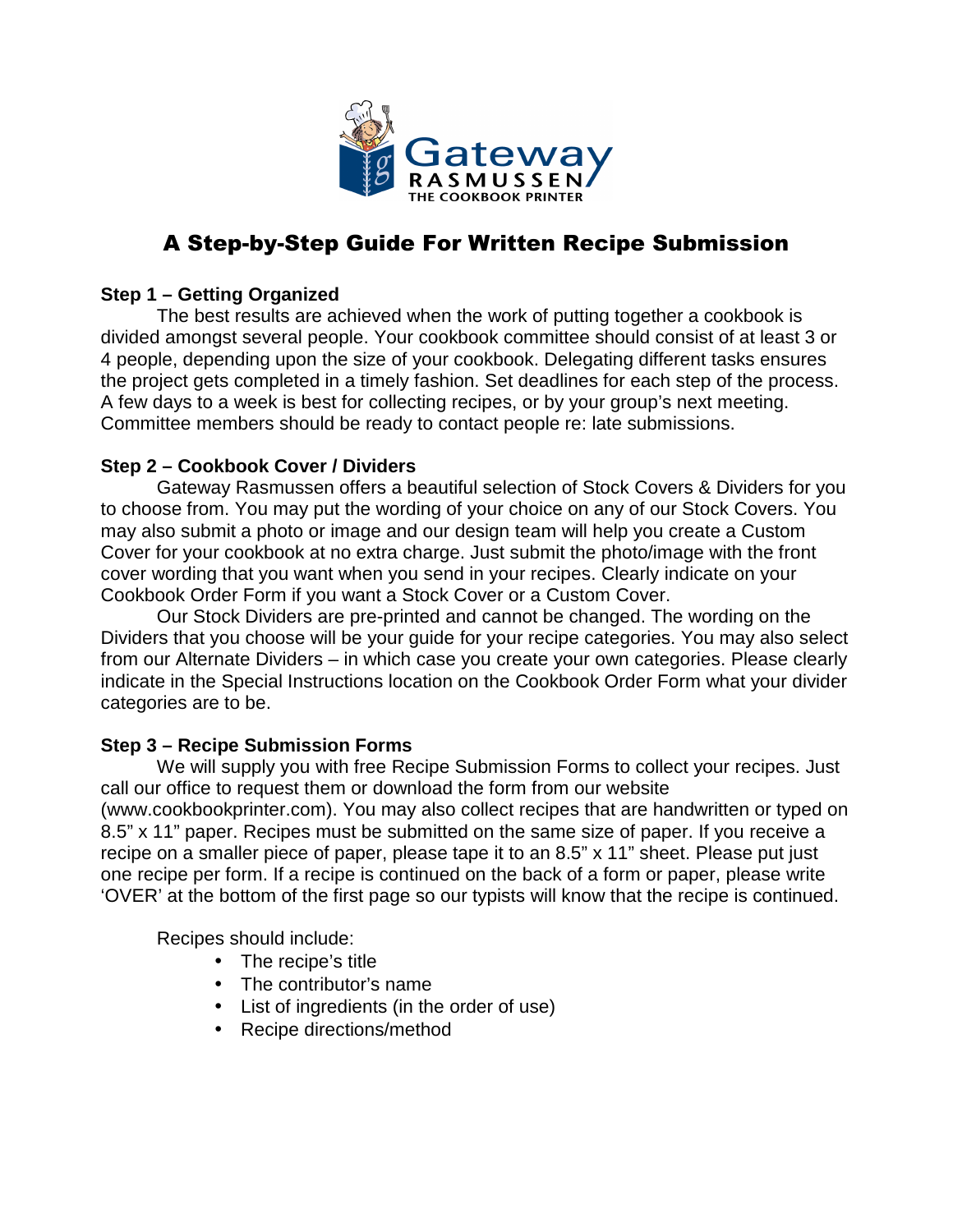#### **Step 4 – Recipe Sources**

Start with yourself. Members of your group/organization; families and relatives; neighbors; co-workers; anyone who contributes a recipe will buy your cookbook. Everyone loves to see his or her name in print. If your group is small, look to outside sources to contribute their favorite recipes. Ask local celebrities / the mayor / local sports legends. The best cookbooks contain a good variety of recipes that are, for the most part, fairly easy to prepare, using everyday ingredients.

 Please note – to avoid copyright violations, we cannot accept any recipes photocopied or clipped from books, newspapers, magazines, etc. or printed directly from a website.

#### **Step 5 – Checking For Accuracy**

 Occasionally we receive recipes that are incomplete, are impossible to read or make no sense at all. Carefully check all your recipes and any other material that you are sending to us. We type your recipes exactly as we receive them. We don't change the wording of your recipes. We don't eliminate duplicates. We cannot verify the accuracy of your recipes. Please take the time now to make sure everything you send to us is correct and legible.

**Contributors' Names** – This is an extremely important point. Everyone that is contributing recipes for the cookbook will likely also be purchasing a few copies of the book for themselves, family and friends. Check for legibility. You may know the person's name but we don't. People don't like to see their names spelled wrong and this may discourage them from buying or helping with the sales of the cookbook.

 Check for consistency too. We sometimes notice contributors' names spelled differently throughout a book. For example - Ann Smith may also provide a few recipes as Anne Smith. Please make sure the contributors' names are consistent throughout the book. Help us to avoid errors in your cookbook by checking for grammar, spelling and consistency.

# **Step 6 – Sorting Your Recipes**

 The Recipe Submission Forms will allow the contributor to indicate the general category that their recipe falls into. (For example – Soups & Salads). Sort the recipes into the different sections of your cookbook, using your choice of divider categories as your guide. If you don't happen to have recipes for a particular section, we can omit that section from your cookbook.

 It's a good idea to sort your recipes according to their type, not alphabetically. For example, in the Main Dishes section, put all the beef dishes together, all the chicken dishes together, etc. Do the same with salads, soups, cakes, cookies, and so on. You and your customers will find your cookbook much easier to use when your recipes are sorted this way. Arrange the recipes within each category in the exact order that you want them to appear in the book. We may have to re-arrange some to make everything layout nicely but we will try to follow the recipes in the order they are received.

 After your recipes are sorted, use an elastic band or paper clip to keep each section together. Attach a note at the front of each section with its name. Please also take a moment to number all of your recipes. Put the number in the box at the top right hand corner of each recipe form. Start with 1 for the first recipe, and continue numbering right through to the last recipe. You will know exactly how many recipes you are sending to us and we use these numbers during the production process.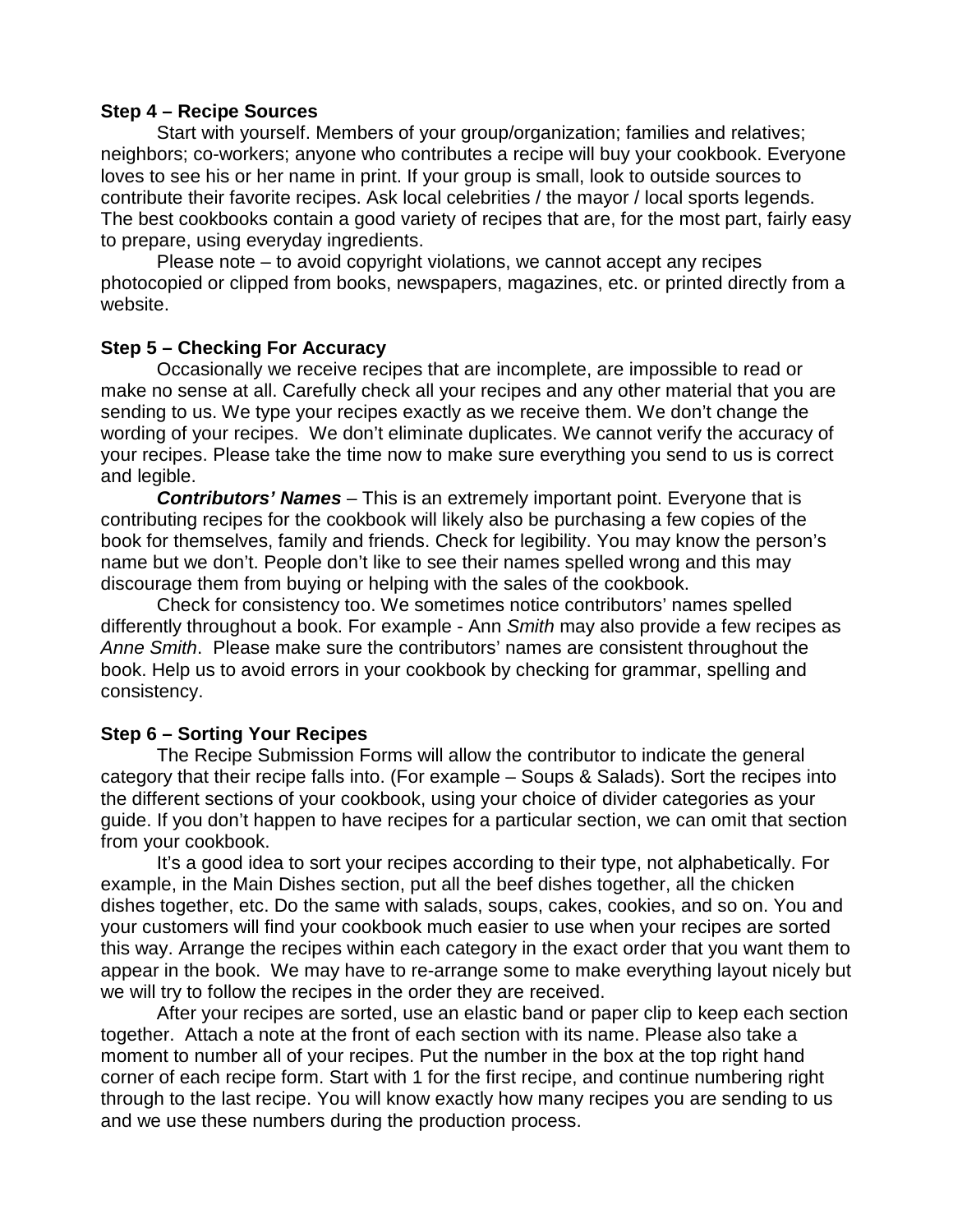# **Step 7 – Your Intro Pages**

 We offer two free pages at the front of your book for you to use however you like. Please note: A 'page' is one side of a single sheet of paper. You may also include two black and white photos on these pages at no extra charge. To avoid errors, we recommend that your intro pages be submitted typed or neatly printed. Double check your intro pages to make sure that everything is correct and easy to read. Check that any names are spelled correctly. Remember you may know the name, but we don't. Please number your intro pages in the order that you want them printed.

# **Step 8 – Photos & Artwork Guidelines**

For a Custom Cover or Custom Divider pages, your photo, logo or drawing must fit into an area no larger than 4 -3/4 inches x 7-3/4 inches. This provides us with sufficient space to typeset your cookbook title and/or the divider page titles. If your photo or image is larger or smaller than 4 -3/4 x 7-3/4 inches, we can resize it but it shouldn't be any smaller than 4 inches square or any larger than 8.5 x 11 inches.

 Please do NOT send newspaper or magazine photos/ photocopied images/ pencil drawings/ negatives/ cloth crests/ faxes/ copyrighted works such as scrapbook paper or greeting cards. Please do not staple or paperclip these items as that can affect the image quality. Keep these items in separate envelopes that are clearly labeled with 'Cover image' or 'Intro page image', etc.

#### **Step 9 – Sponsor Pages / Advertising**

 If you have sold sponsorships for your cookbook and/or advertising, please proofread all of the pages for any spelling errors and accuracy.

Display advertising should be supplied to us press-ready.

# **Step 10 – Complete The Cookbook Order Form**

 Fill out the Cookbook Order Form. If you are a non-profit group or organization taking advantage of our extended payment terms, we must have two signatures on the order form. The contact people shown on the front of the order form MUST sign the Cookbook Order Form. Please also make sure that the shipping address provided is a location where someone is always available during regular business hours.

#### **Step 11 – Submitting Your Materials**

 Once you are sure you have everything, mail or courier everything to us in a sturdy box or padded mailing envelope. Do not send your order in an ordinary paper envelope. It will tear open in the mail and things can get lost. We strongly recommend that you use a service that provides you with a tracking number to avoid your recipes getting lost in the mail. When you've got everything packaged up, write your return address on the outside of your package and send to:

R2J 4J8 58271

In Canada: Gateway Rasmussen **In the U.S.: Gateway Rasmussen 385 DeBaets St.** 472 South 5<sup>th</sup> St. Winnipeg, MB **Pembina**, ND